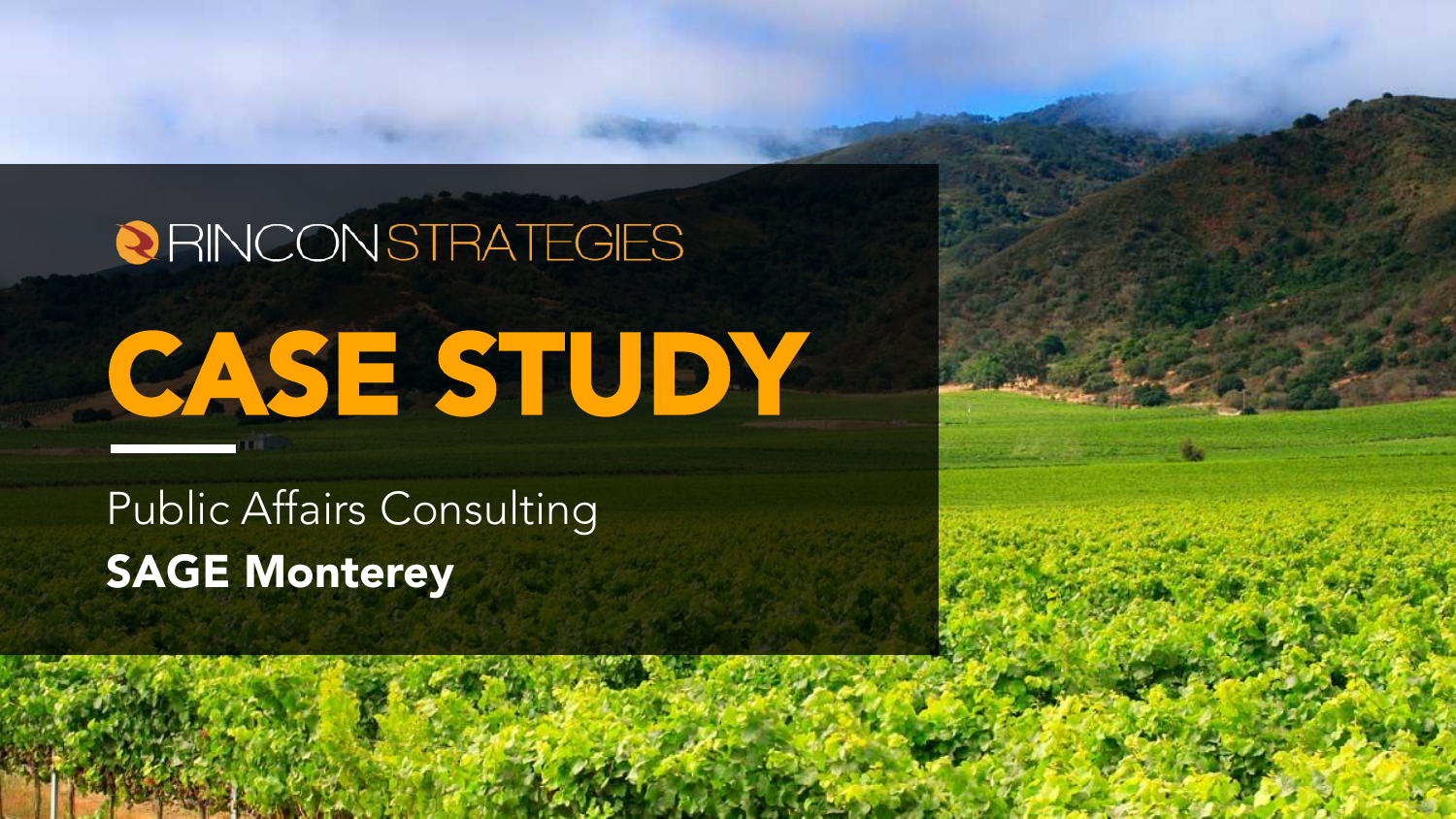

## CREATING SAGE **MONTEREY**

- Urbanization of population and an increasingly regulatory economy were marginalizing rural businesses and dampening rural influence on decision making.
- Creating a united front of rural businesses in Monterey County gives SAGE members more influence in decision making and a platform from which to engage with the public on the importance of rural businesses.
- Rincon assigned the group an executive director and set forth a community engagement plan to advocate for rural economic policies on behalf of industry stakeholders.

#### **ORINCONSTRATEGIES**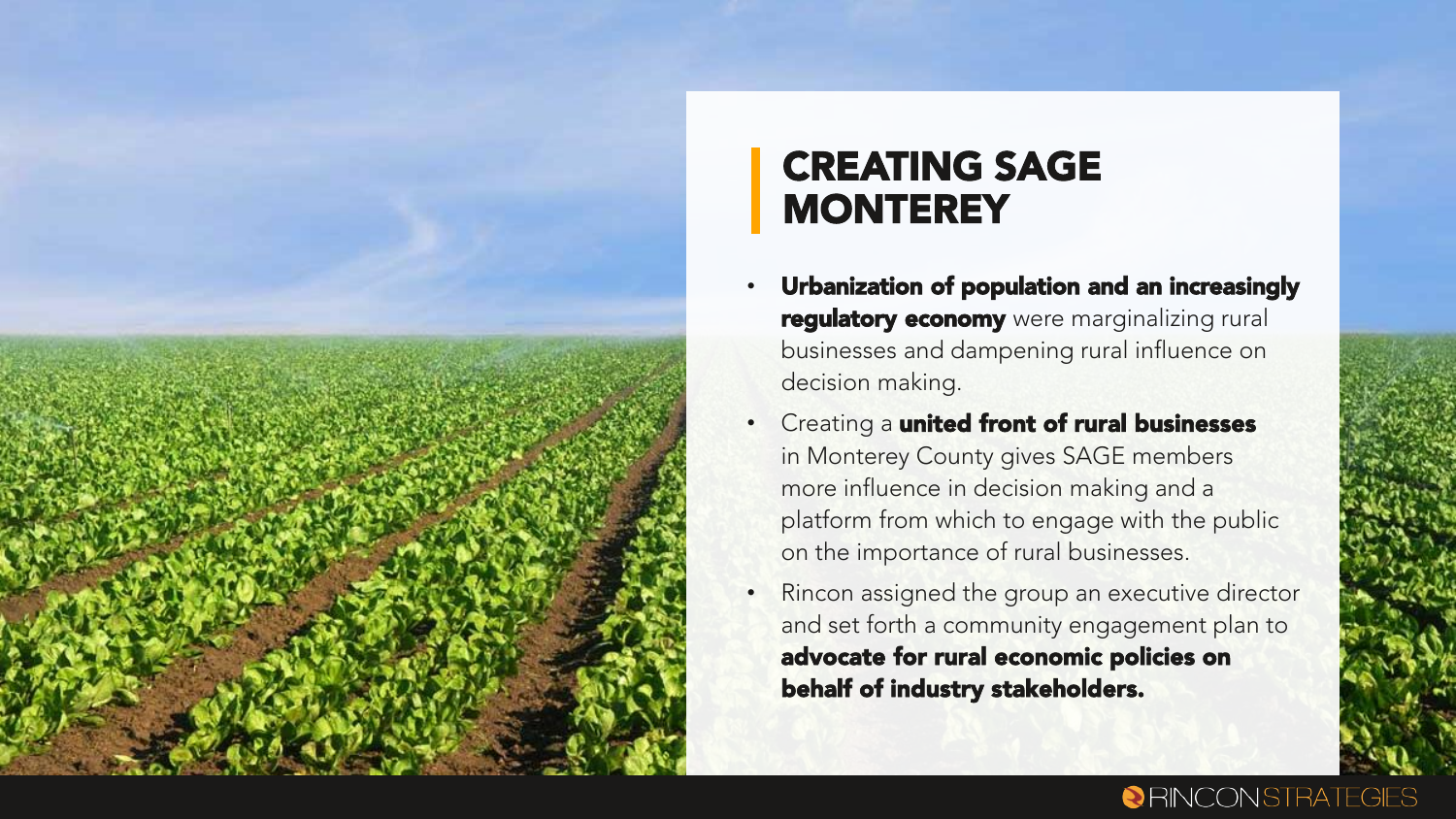#### FOCUSED ON YOUR OBJECTIVES: OUR STRATEGIC APPROACH

**LISTEN-** Utilized listening tools and existing relationships to understand the landscape

ANALYZE- Assed potential opportunities and obstacles based on our complete research

**STRATEGIZE-** Crafted a strategy specific to SAGE to help move their public policy ideas forward

ENGAGE- Executed outreach programs and community engagement activities

**RECALIBRATE-** We are continuing to track measurable results against our goals and adjust quickly to optimize our outcomes



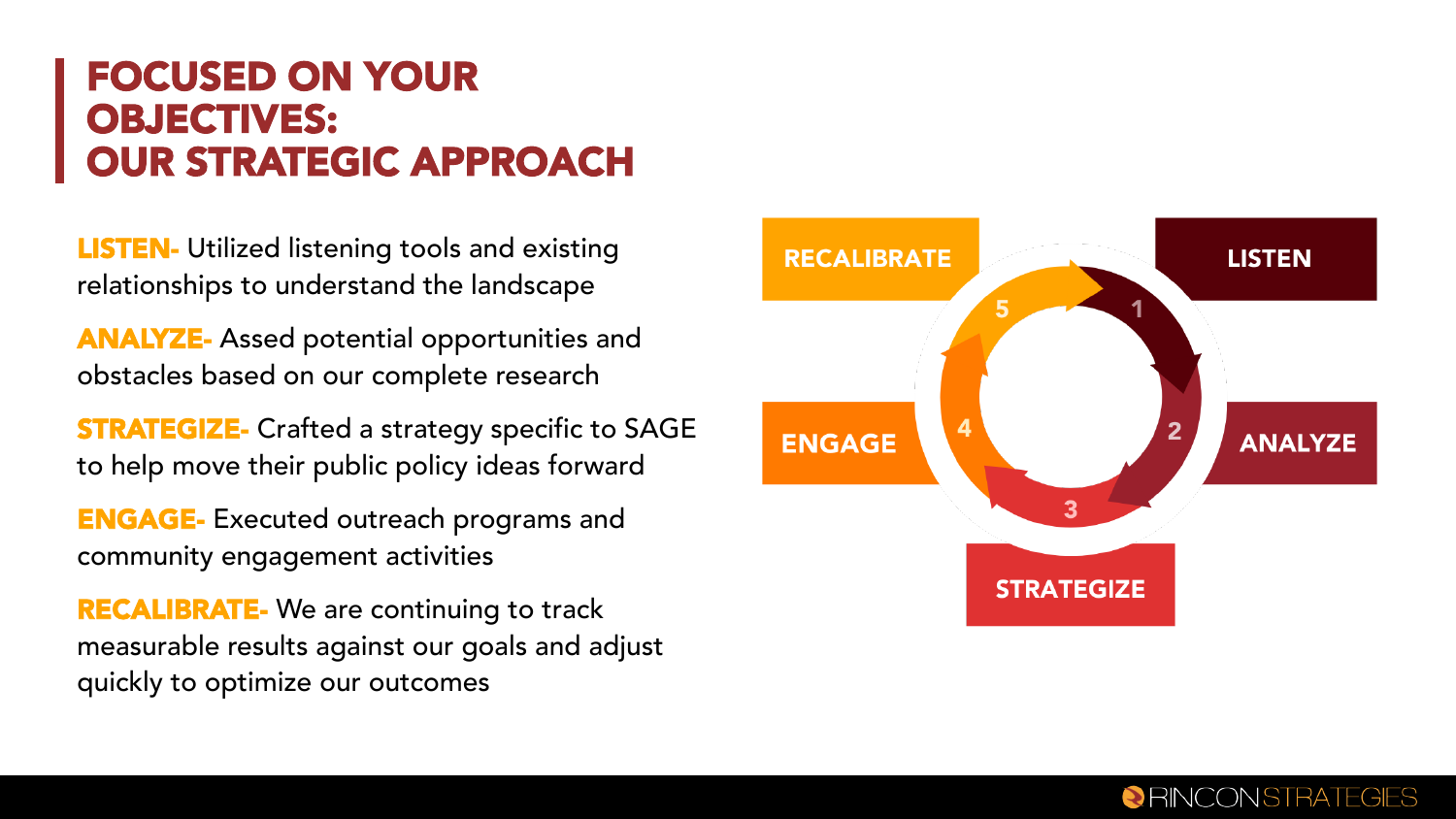

HOME ABOUT OUR MEMBERS FACTS NEWS JOIN SACE

# Sustainable **Agriculture & Energy**



#### ACTION: SAGE WEBSITE DEVELOPMENT

• Rincon built a website to give an identity and credibility to the group and serve as a reference point for those interested in membership.

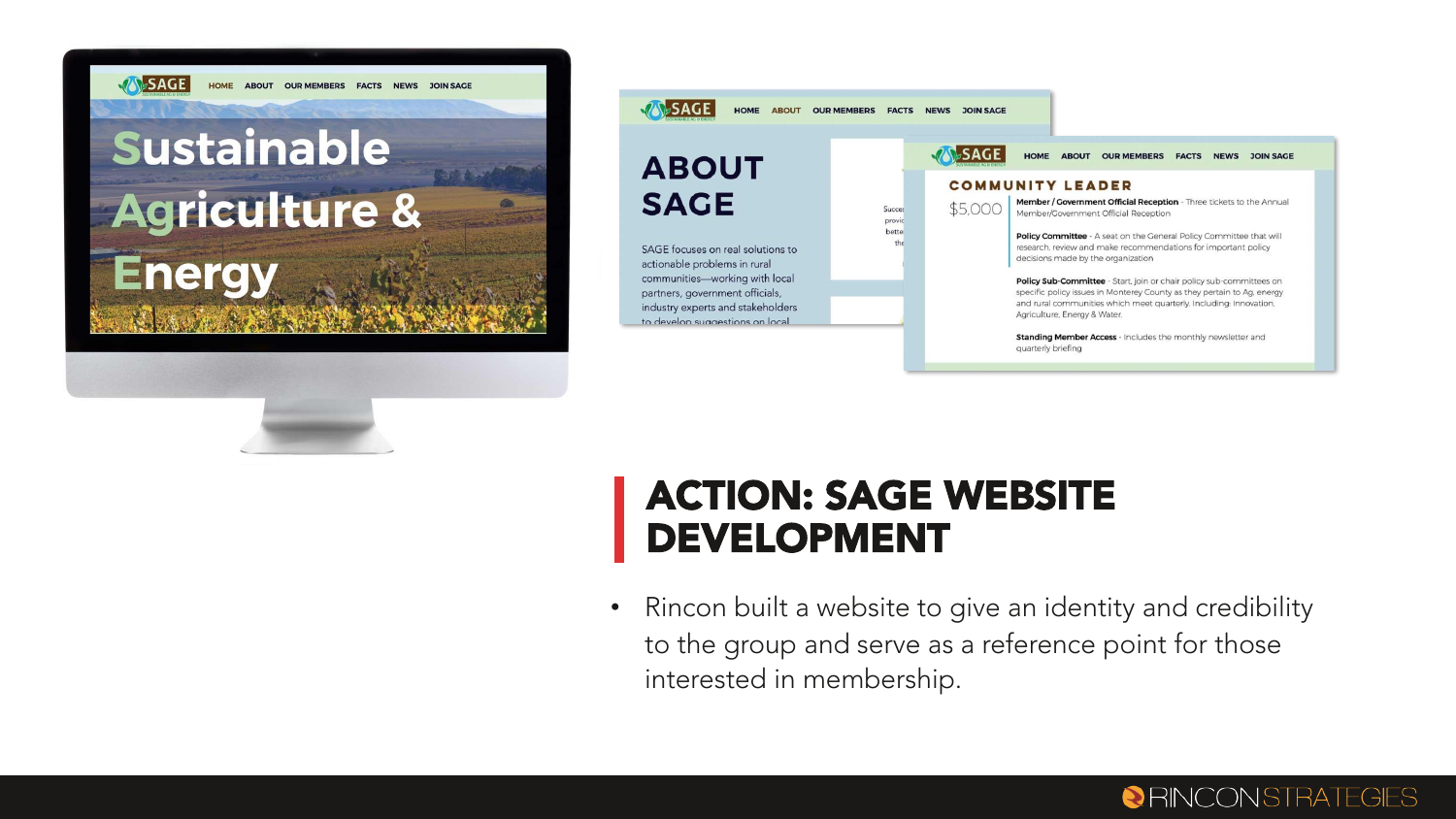#### ACTION: SOCIAL MEDIA PROGRAM

- During the first few months working with SAGE, we grew their previously zero-growth Facebook page through stakeholder engagement and digital outreach, generating a ~20% monthly increase in the total number of followers.
- While quantity matters, quality matters more. **The page now** has over 1,700 highly localized followers that engage in public discussion and community advocacy.
- The Facebook page serves as a nexus for public discussion, industry-relevant news, and updates on local policy that impact rural business.
- Visually engaging posts (infographics, GIFs, short videos) were used to increase organic content engagement increasing exposure without paying to boost content.



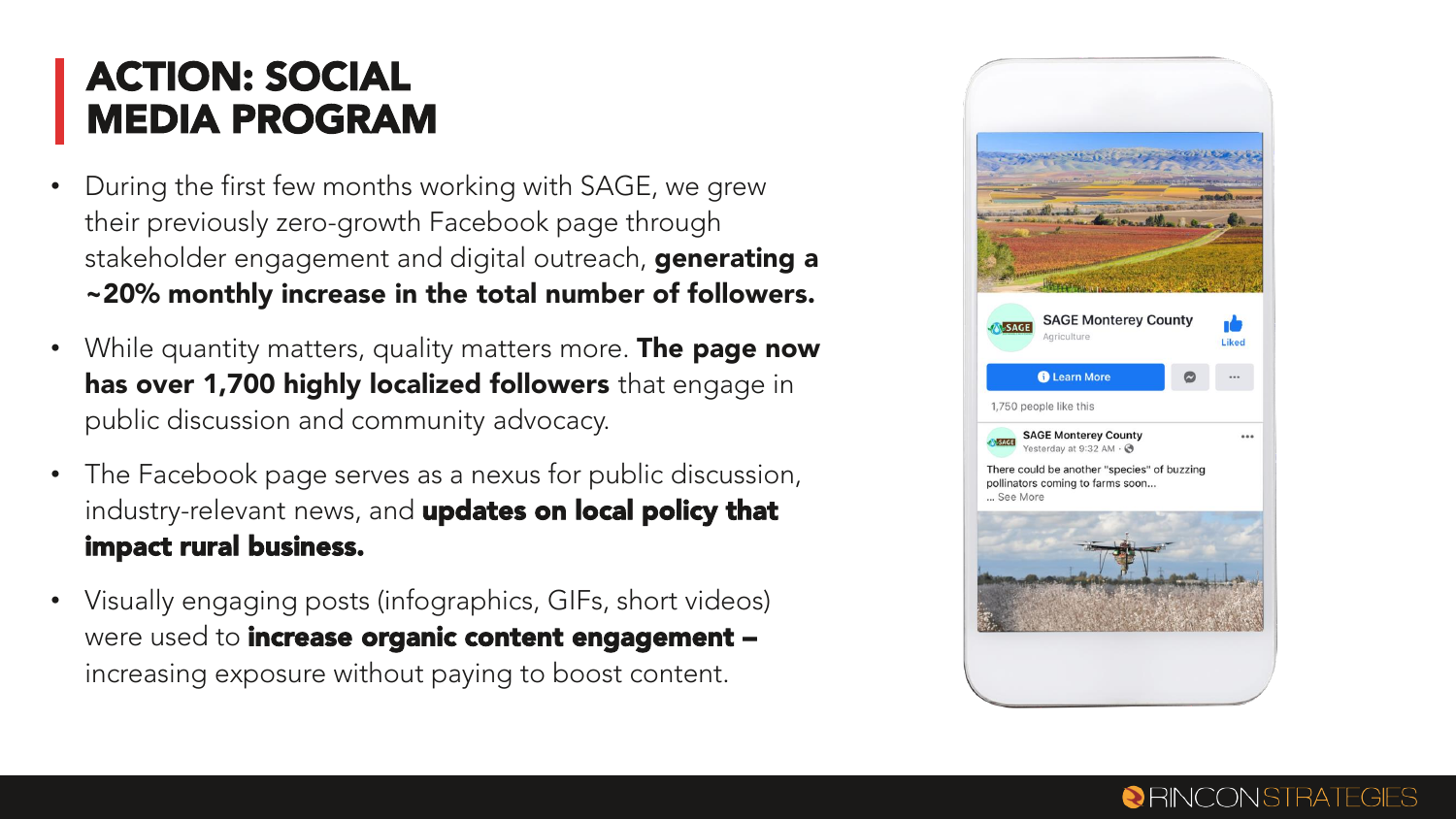

## ACTION: COMMUNITY ENGAGEMENT

- **Organize town-hall meetings** to take the pulse of the community and industry stakeholders
- Community education campaigns
- Targeted messaging campaigns through print, digital and social media channels
- Persistent social media presence circulating important news re: Monterey County agriculture, water and energy

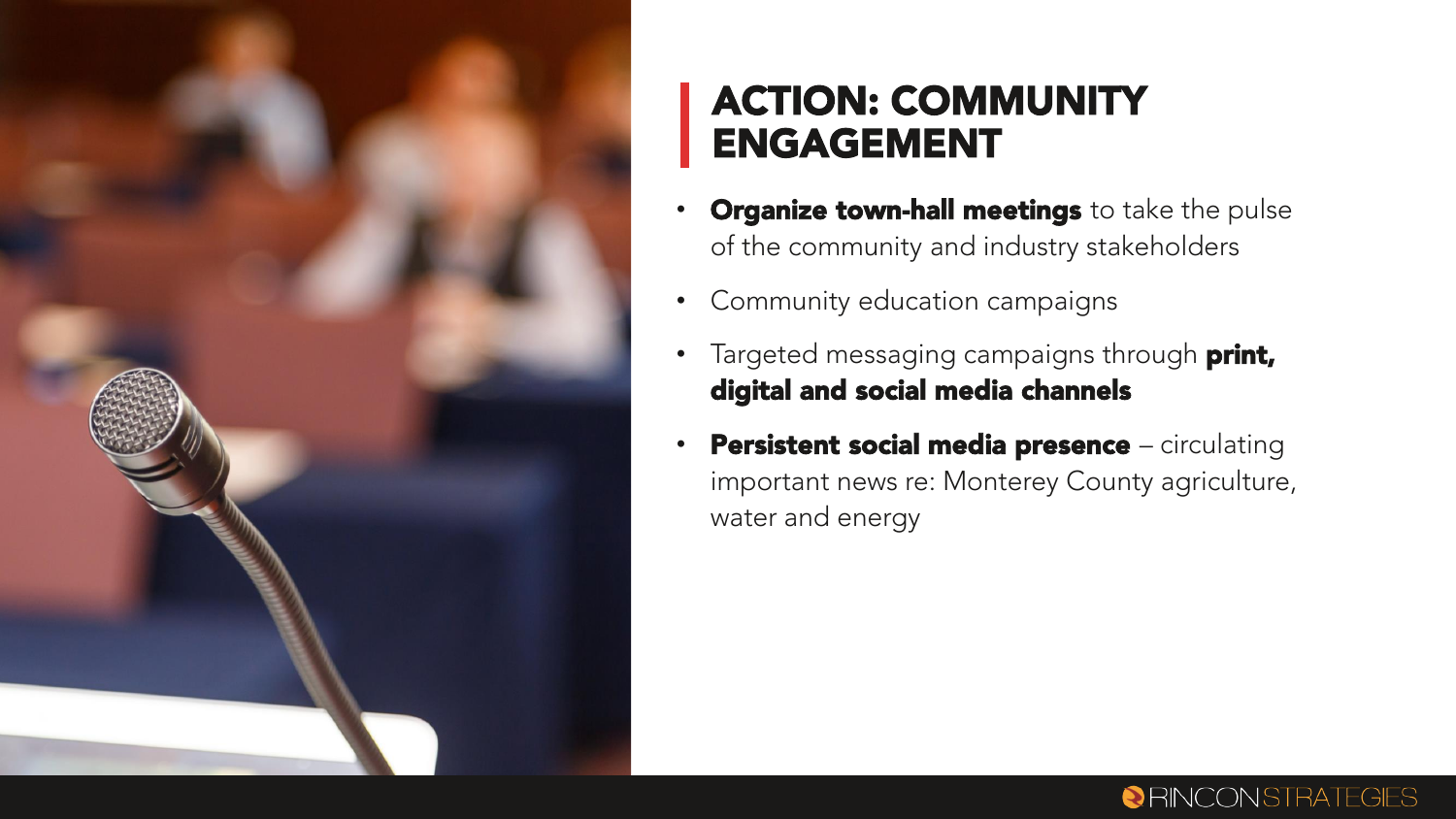### ACTION: POLICYMAKER AND INFLUENCER ENGAGEMENT

**ORINCONSTRATEGIES** 

- Attending hearings for government agencies, meeting with elected officials
- Working with legislators to shape laws that advance rural interests
- Tracking laws and ordinances at every step of the process